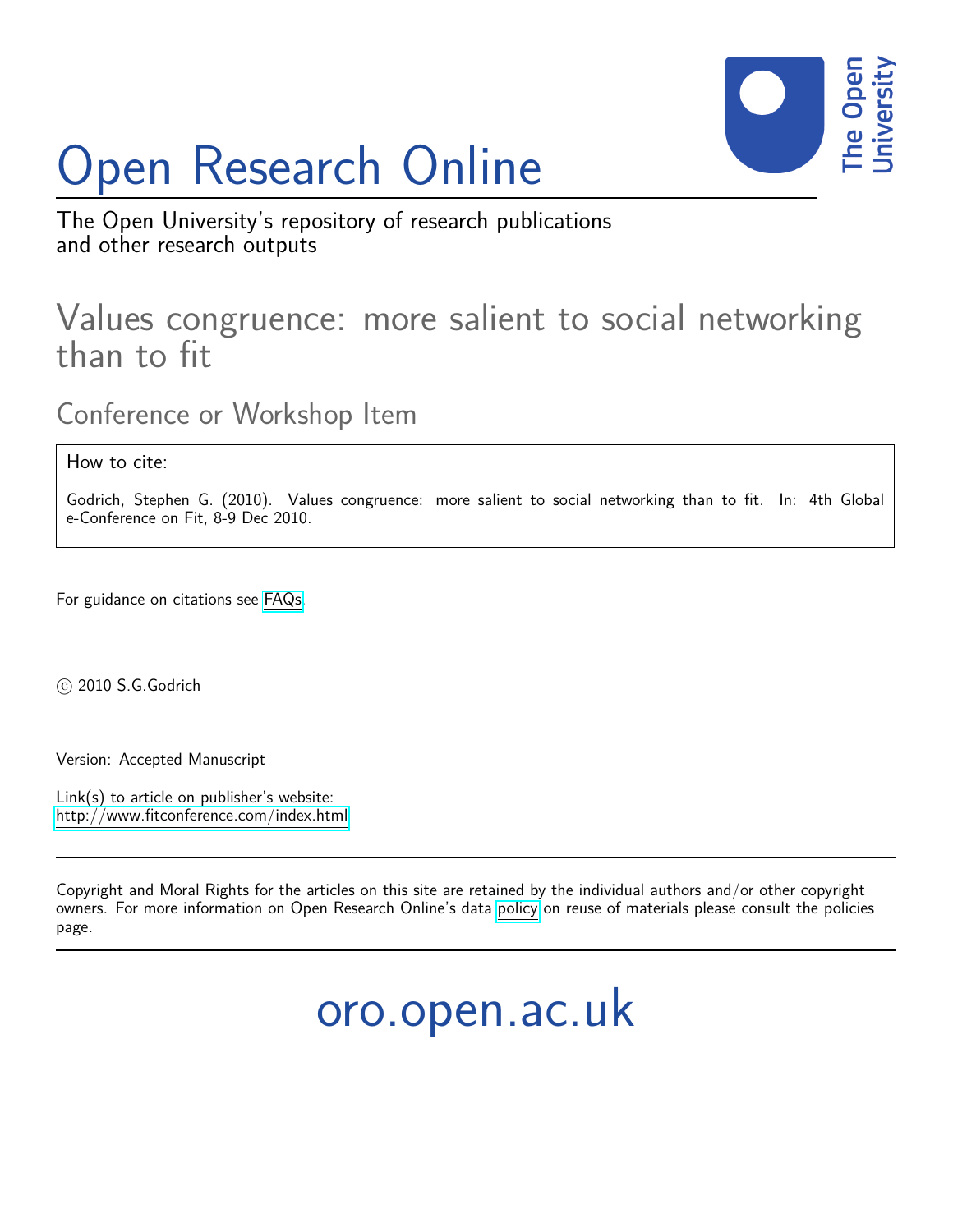**Values Congruence: More Salient to Social Networking than to Fit** 

### **Stephen G. Godrich The Open University**

#### **Abstract**

This developmental paper looks at the issue of values congruence and the extent to which it evidences fit (for example P-O, P-G, P-P fit) or is more salient when identifying a social network which might be a more relevant construct for employees in the workplace. It takes a brief look at the background to the interaction debate as a foundation for the argument that value congruence is key to building relationships between individuals. The debate is brought up to date with a discussion of Edwards and Cable's 2009 paper which puts the case for the value in value congruence in determining employee behaviour. This paper, however, seeks to question the extent to which values congruence is more important to individuals at work in terms of their fit (on whatever level) or in terms of their social network (which might underpin a sense of 'not misfitting') which might be key for many employees. The paper goes on to consider the implications for fit research in the light of salience of social network theory.

The debate regarding human behaviour being driven by innate personality traits in the individual or that the situation and environment play the key role in affecting that behaviours (Bowers, 1973; Mischel, 1973; Pervin, 1978)) has been raging for almost a hundred years now. The most compelling evidence appears to be that interaction between traits and the situation an individual experiences is likely to affect behaviour (Lewin, 1952; Magnusson & Endler, 1977).

This issue of 'interaction' has, in turn, been applied to individuals and their workplaces and has fuelled the debate, principally since the 1980's, regarding how individuals fit with the organization they work for (Cable & Judge, 1996; Chatman, 1989; Muchinsky & Monahan, 1987; Muchinsky & Monahan, 1987; Muchinsky & Monahan, 1987; O'Reilly et al., 1991; O'Reilly, Chatman, & Caldwell, 1991) – a Person-Organization (P-O) fit. Whilst there are a variety of fit constructs – Kristof-Brown et al (2005) present a comprehensive overview of the key constructs ((Kristof-Brown, Zimmerman, & Johnson, 2005) – Chatman (1989) argued that P-O fit exists "when there is a congruence between the norms and values of organizations and the values of persons...Once person-organization fit is assessed, predictions can be made about specific…[and] behavioural outcomes"(pg 335). A key finding of Meglino and Ravlin suggests that value congruence is positively related to affective outcomes and point out that value congruence leads to lower employee turnover (and, by implication, associates this with outcomes such as job satisfaction and commitment.) (Meglino & Ravlin, 1998). Equally, Schneider (1987) in his seminal paper regarding ASA theory suggested that it was individuals' attraction to an organization and the organizations' selection of individuals who would fit in (on more than a simple knowledge and skills basis) which was key. In other words P-O fit came about as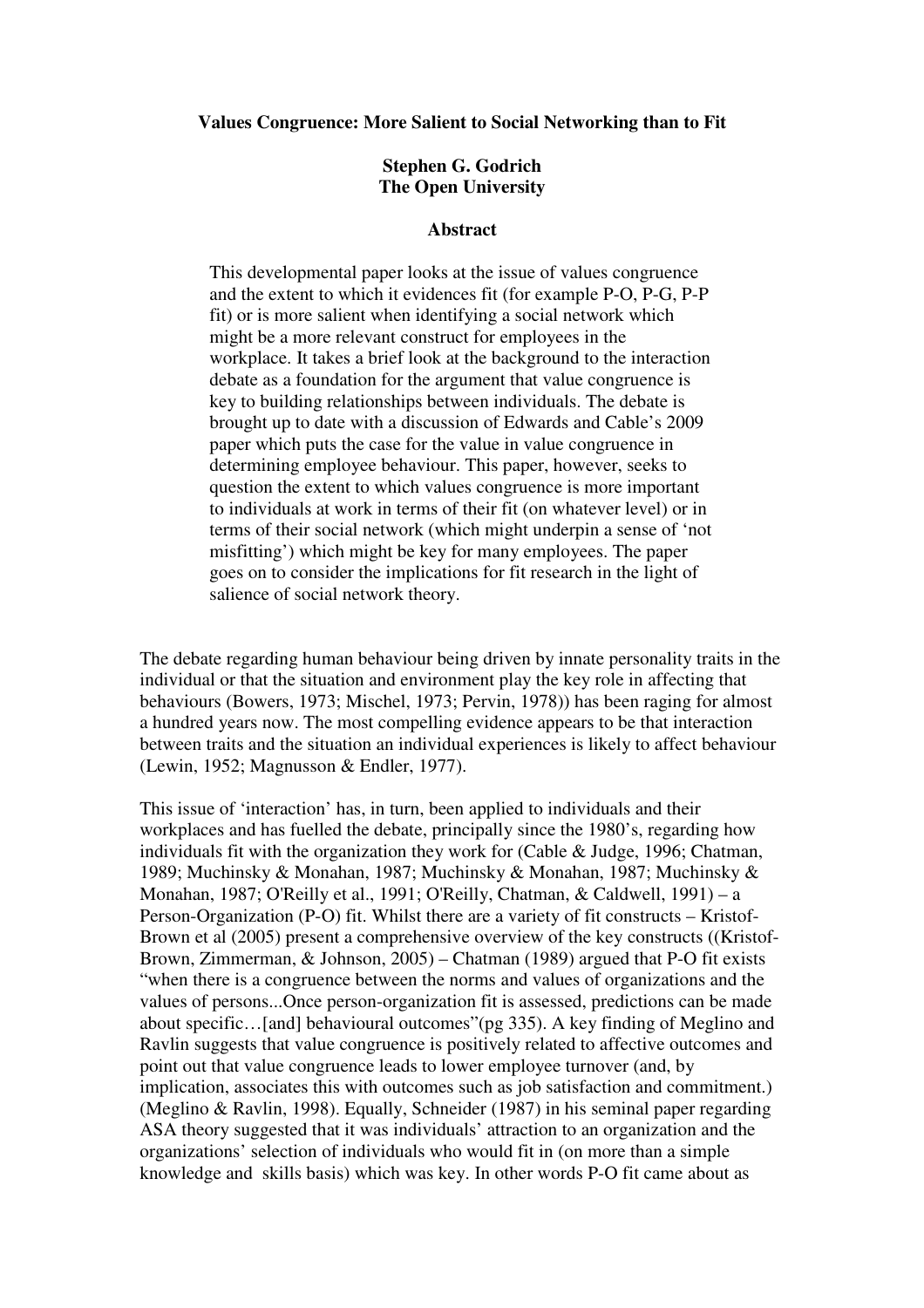"organizations actually …[chose] people who share many common personal attributes although they may not share common competencies" (pg 44). The argument was made that if (beneficial) outcomes such as job satisfaction and reduced employee turnover were to be achieved there had to be a P-O fit which was based on something less tangible than an individual's mere ability to carry out a task which an organization wished to have completed. The values of both organizations and individuals had to be matched so that outcomes which were valued by both those parties might be attained.

# **Social Networks and Fit**

The argument that values congruence is vital for fit prompts a further question about how individuals might identify the values of other individuals, groups and, indeed, the organization. Indeed, for those outside an organization what are the processes which underpin Schneider's idea of an individual being 'attracted' to a particular organization? Kilduff suggests that the influence of social networks may have a more important role to play in terms of influencing organizational choice (Kilduff, 1990)). Indeed, he found that "individuals who were either friends or who perceived each other as similar tended to make similar organizational choices, even if they had different academic concentrations and different job preferences" (pg 283). Granovetter suggested that information about jobs was principally passed to those looking for work through their 'contacts' i.e. their social network ((Granovetter, 1973)). (Scott presents an overview of the development of Social Network analysis for those who wish to investigate further(Scott, 2009)

If social networking is important in bringing a potential match between individuals and organizations then, as Kilduff and Brass suggest, it is vital in terms of maintaining that match through 'relations between actors' and social utility (the idea that social network connections act as a catalyst for outcomes of importance to individuals and groups) (Kilduff & Brass, 2010b)). Moreover they go on to propose that the idea of embeddedness ("the extent to which economic transactions occur within the context of social relationships" (pg323)) is built on trust…a key value in the fit literature ((Cable & Edwards, 2004; Edwards & Cable, 2009; Edwards & Cable, 2009).

Interestingly Krackhardt and Porter discuss the idea that social networking also plays its part in individuals leaving an organization. Schneider (1987) suggests that individuals who do not fit an organization will leave – the logical conclusion to his homogeneity hypothesis. Krackhardt and Porter, however, present an argument which suggests that individuals leave an organization if their friends leave (and the effect is greater if the leaver is at the centre of a social network (Krackhardt & Porter, 1985). So it could be argued that with someone leaving an organization from a fit perspective the level of P-P or P-G fit might be reduced but this should have less effect on P-O fit and certainly P-J fit. It might indicate that the importance of (or the destruction of) a relevant social network has more effect on whether an individual stays or leaves an organization.

## **The Importance of Relevant Values**

Meglino and Ravlin present a detailed account surrounding the identification and measurement of values (Meglino & Ravlin, 1998). They identify two types of values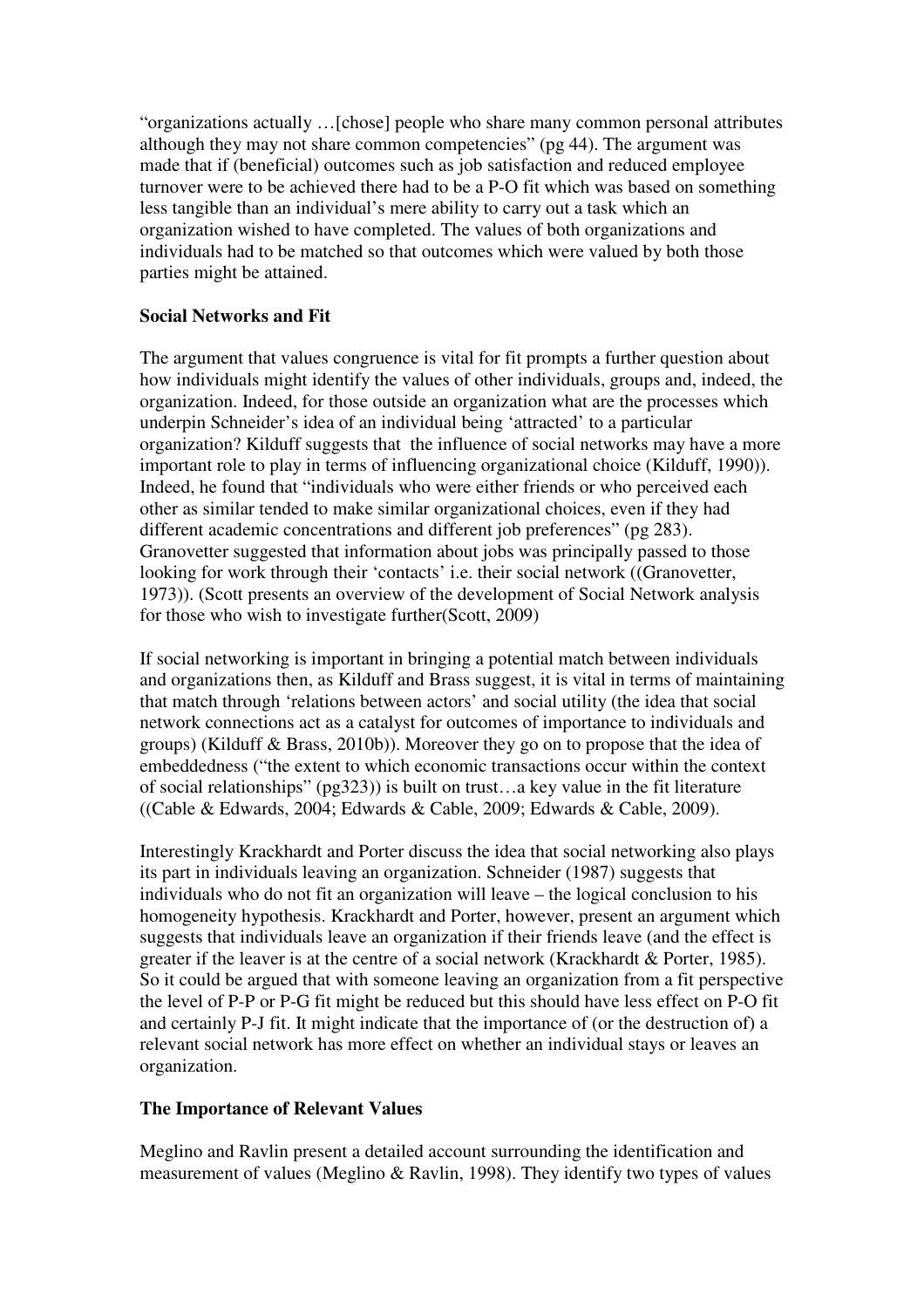from the literature – values which an individual places on an object or outcome; values likely to describe a person. It is more appropriate to focus on the values 'possessed by a person' rather than those 'inherent in an object' as this is more likely to reflect the social aspect of values held by individuals in organizations (Rokeach, 1973). This, in turn, is more likely to be important in affecting subsequent behaviour of those individuals at work (with the aggregate of these values making up organizational values).

#### **Values, Fit and Social Networking**

The issue of value congruence as a key facet of P-O fit has been debated with increasing interest (Bowen, Ledford, & Nathan, 1991; Cable & Judge, 1996; Judge & Cable, 1997; Rynes & Gerhart, 1990). Whilst the issue of values congruence appears to be widely accepted as vital to establish P-O fit, the specific values which are most influential have yet to be established. So, for example, Cable and Judge (1996) argued that, with regard to job-seekers, P-O fit perceptions are predicted by a congruence of the job-seekers values and their perceptions of the recruiting organization's values but not by demographic similarity between the job-seekers and the organization's representatives. Brown and Trevino (2009) found that demographics and occupation were of greater importance with regard to values such that "although socialised charismatic leadership is associated with values congruence…leaders and organizations should recognize the important individual (demographic) and occupational boundaries on the degree to which leaders can bring about such congruence" (pp 488, (Brown & Trevino, 2009)). O'Reilly et al (1991) hint that for outcomes such as job satisfaction and commitment to an organization the individual needs to have both task competency and a "value system congruent with the central values of the organization" (p511). This suggests that there may be an occupational (if not vocational) element to values congruence and, importantly, that there is a single organizational set of values with which an individual will align.

Edwards and Cable (2009) take the debate further by seeking to test why positive outcomes come about when both employees and organizations have congruent values (Edwards & Cable, 2009). Using data from an earlier study (Cable & Edwards, 2004) which looked at the issue of value congruence being most associated with supplementary fit - (see Muchinsky and Monahan (1987) for more detail on complementary and supplementary fit) - Edwards and Cable (2009) found that trust and communication were key explanations of value congruence effects. Whilst they had a reasonable sample size across a wide variety of technical, administrative and managerial jobs the analysis was of quite a generic nature. This generic approach meant that there was little analysis of the data on, for example, a geographic basis. The results were aggregated which led to little analysis as to whether the results were applicable across the various sites or occupations of the respondents. The question is, are these findings applicable across differing situations i.e. does a different situation lead to a difference in which values are important and therefore leads to differences in outcomes.

The issue, then, appears to be not that values congruence is a key factor if P-O fit is to be achieved but in what context it is most relevant. It seems that a major assumption in the literature is that there are a single set of organizational values with which an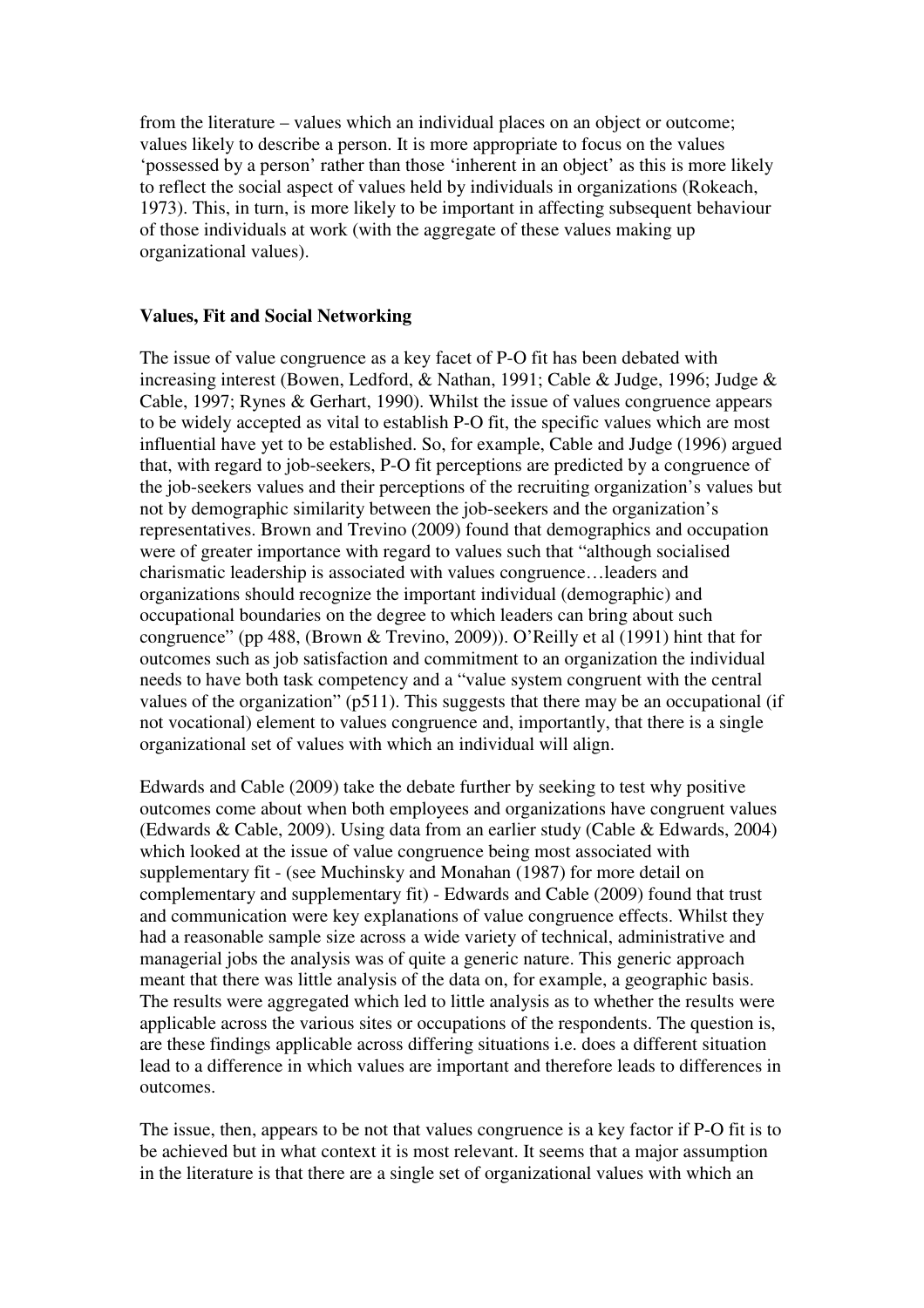individual will have congruence with or not. What has not been tested is the extent to which it is overall organizational values or specific, even local, values which are important for congruence (and subsequent outcomes such as job satisfaction, intent to stay etc).

If values may be key determinants in fit the same can be said that an alignment of values leads to the development of social networks which, by implication, could be as important to individuals as any other sense of fit. If centrality across networks is an important predictor of whether employees will stay or leave (as suggested by Krackhardt and Porter) then identifying predictors of centrality would be useful in ultimately determining intent to leave an organization. Kilduff and Brass present evidence which suggests that emotional stability (along with education) as a key predictor of network centrality (Kilduff & Brass, 2010a).

So with trust and emotional stability identified as potential key aspects in predicting behavior in organizations it could be argued that these values (when considered in social networking) are more salient than when applied to fit constructs. If individuals are inclined to leave organizations, for example, if an individual central to a network leaves then perhaps it is the values associated with individuals in the network which act as social glue and lead to a pretence of fit in stable times when the network functions 'normally'.

#### **Conclusion**

If social networking could be more salient to individuals than any sense of fit which they may have, what are the implications for research? With the array of fit constructs (not only P-O, P-G, P-S, P-J etc but also complementary, supplementary, direct, indirect and so on) it is not surprising that it is difficult to pinpoint which of the fit constructs is most salient to both individuals and organizations. It does appear that values congruence (certainly for the individual but possibly for the organization too) is key to determining individuals' behavior particularly with regard to organizational entry and exit. It would appear that the development of social networks is salient to individuals and influences behaviour, perhaps, more than a feeling of 'fit' but that the position in the network (whether central or peripheral to that network) has greater influence on behavior.

As Kilduff and Brass suggest, research can "simultaneously address actor, group, and network characteristics…[as] such analyses have rarely been undertaken"(Kilduff & Brass, 2010b). The encouragement is to view values (and values congruence) as a potential for determining both the attributes of individuals but also how this can be related to those individuals' social networks and begin to inform the debate as to whether it is the social network or the level of fit which is, indeed, most salient to individuals in the work environment.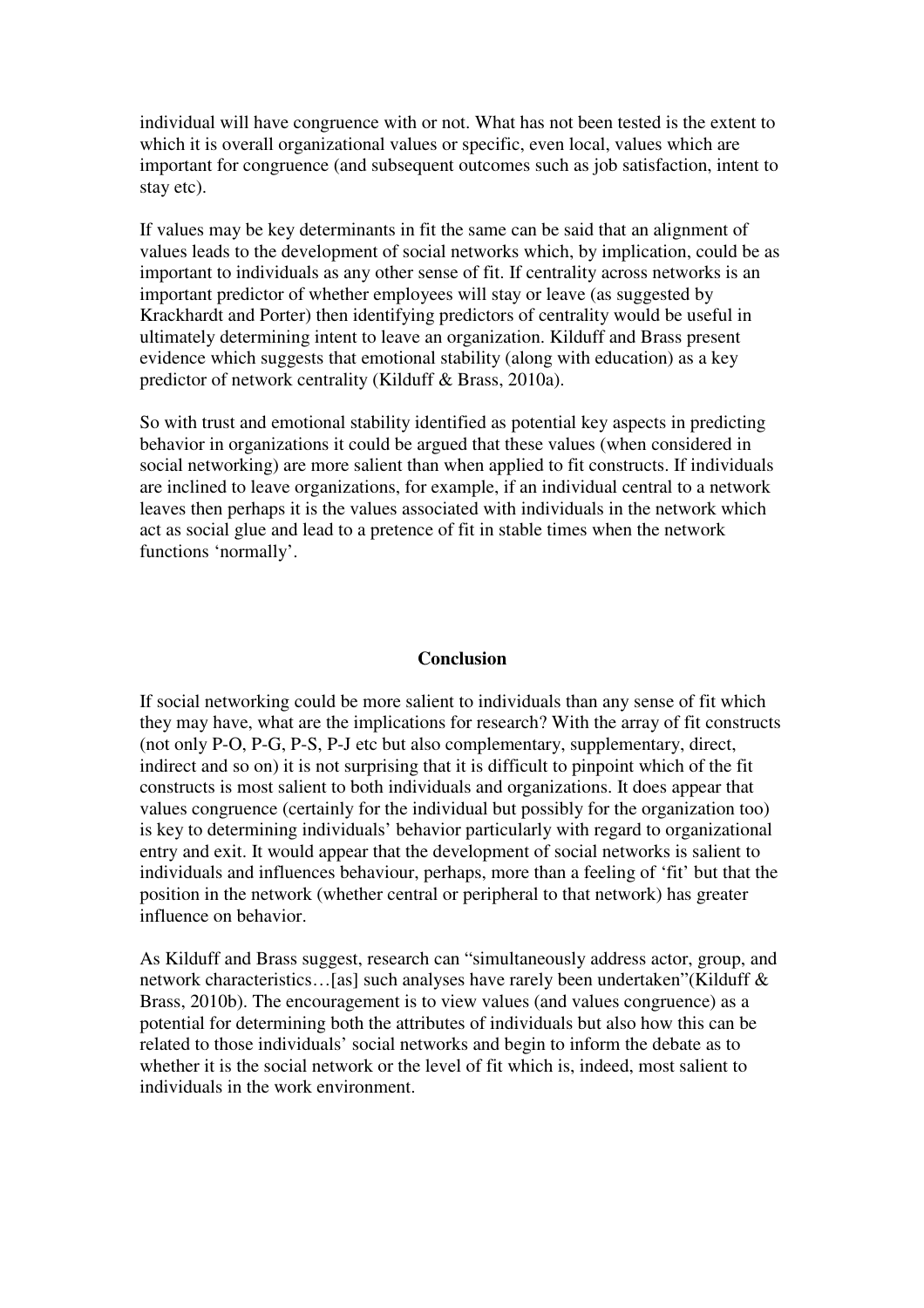#### References

- Bowen, D. E., Ledford, G. E., & Nathan, B. R. (1991). Hiring for the organization, not the job. *Academy of Management Executive, 5*(4), 35-51.
- Bowers, K. S. (1973). Situationism in psychology analysis and a critique. *Psychological Review, 80*(5), 307-336.
- Brown, M. E., & Trevino, L. K. (2009). Leader-follower values congruence: Are socialized charismatic leaders better able to achieve it? *Journal of Applied Psychology, 94*(2), 478-490.
- Cable, D. M., & Edwards, J. R. (2004). Complementary and supplementary fit: A theoretical and empirical integration. *Journal of Applied Psychology, 89*(5), 822- 834.
- Cable, D. M., & Judge, T. A. (1996). Person-organization fit, job choice decisions, and organizational entry. *Organizational Behavior and Human Decision Processes, 67*(3), 294-311.
- Chatman, J. A. (1989). Improving interactional organizational research a model of person-organization fit. *Academy of Management Review, 14*(3), 333-349.
- Edwards, J. R., & Cable, D. A. (2009). The value of value congruence. *Journal of Applied Psychology, 94*(3), 654-677.
- Granovetter, M. S. (1973). The strength of weak ties. *The American Journal of Sociology, 78*(6), 1360-1380.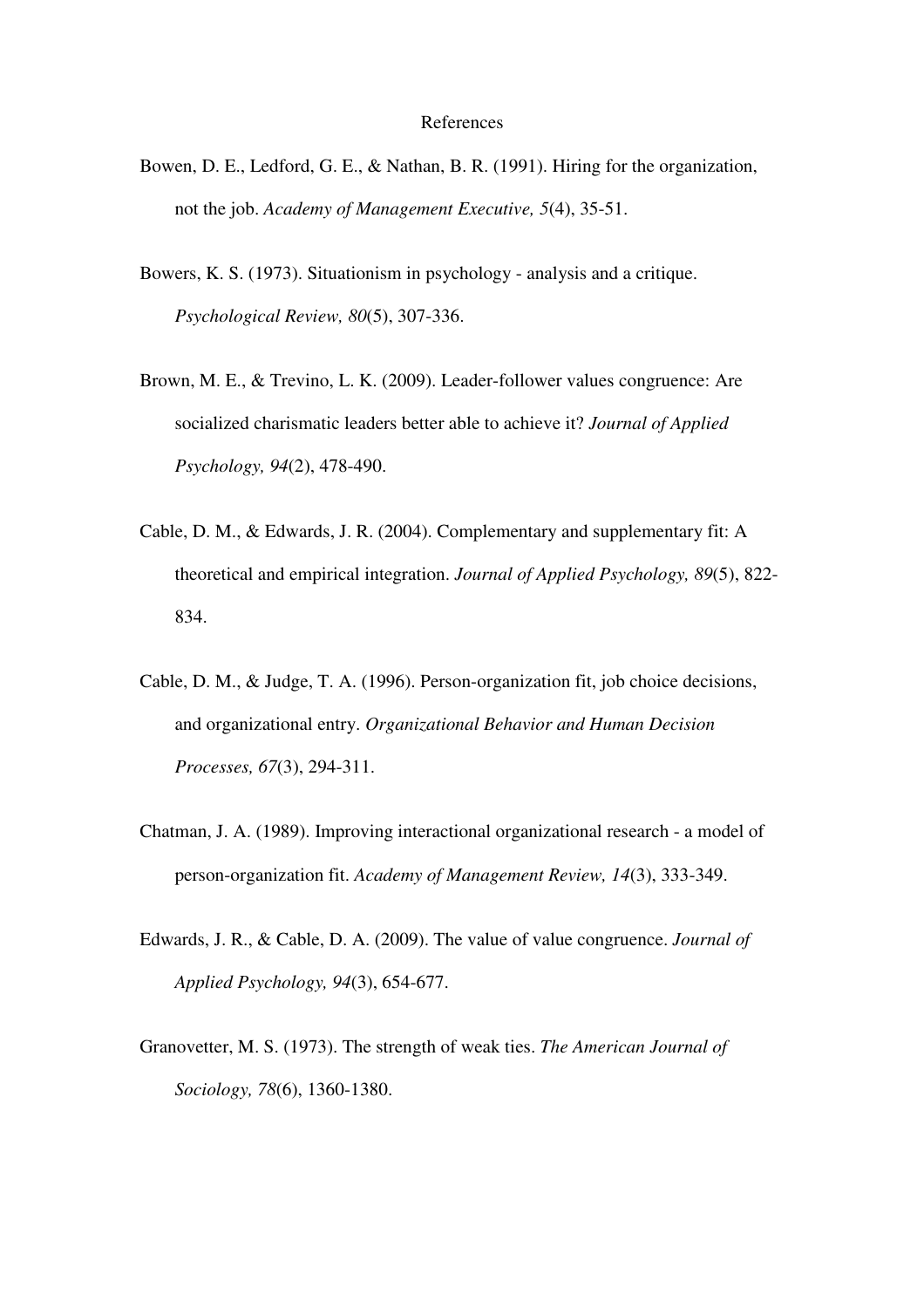- Judge, T. A., & Cable, D. M. (1997). Applicant personality, organizational culture, and organization attraction. *Personnel Psychology, 50*(2), 359-394.
- Kilduff, M. (1990). The interpersonal structure of decision-making a socialcomparison approach to organizational choice. *Organizational Behavior and Human Decision Processes, 47*(2), 270-288.
- Kilduff, M., & Brass, D. J. (2010a). Job design: A social network perspective. *Journal of Organizational Behavior, 31*(2-3), 309-318.
- Kilduff, M., & Brass, D. J. (2010b). Organizational social network research: Core ideas and key debates. *The Academy of Management Annals, 4*(1), 317-357.
- Krackhardt, D., & Porter, L. W. (1985). When friends leave a structural-analysis of the relationship between turnover and stayers attitudes. *Administrative Science Quarterly, 30*(2), 242-261.
- Kristof-Brown, A. L., Zimmerman, R. D., & Johnson, E. C. (2005). Consequences of individuals' fit at work: A meta-analysis of person-job, person-organization, person-group, and person-supervisor fit. *Personnel Psychology, 58*(2), 281-342.
- Lewin, K. (1952). *Field theory in social science: Selected theoretical papers*. London: Tavistock Publications and Routledge and Kegan Paul.
- Magnusson, D., & Endler, N. S. (Eds.). (1977). *Personality at the crossroads: Current issues in interactional psychology*. New York: John Wiley.
- Meglino, B. M., & Ravlin, E. C. (1998). Individual values in organizations: Concepts, controversies, and research. *Journal of Management, 24*(3), 351-389.